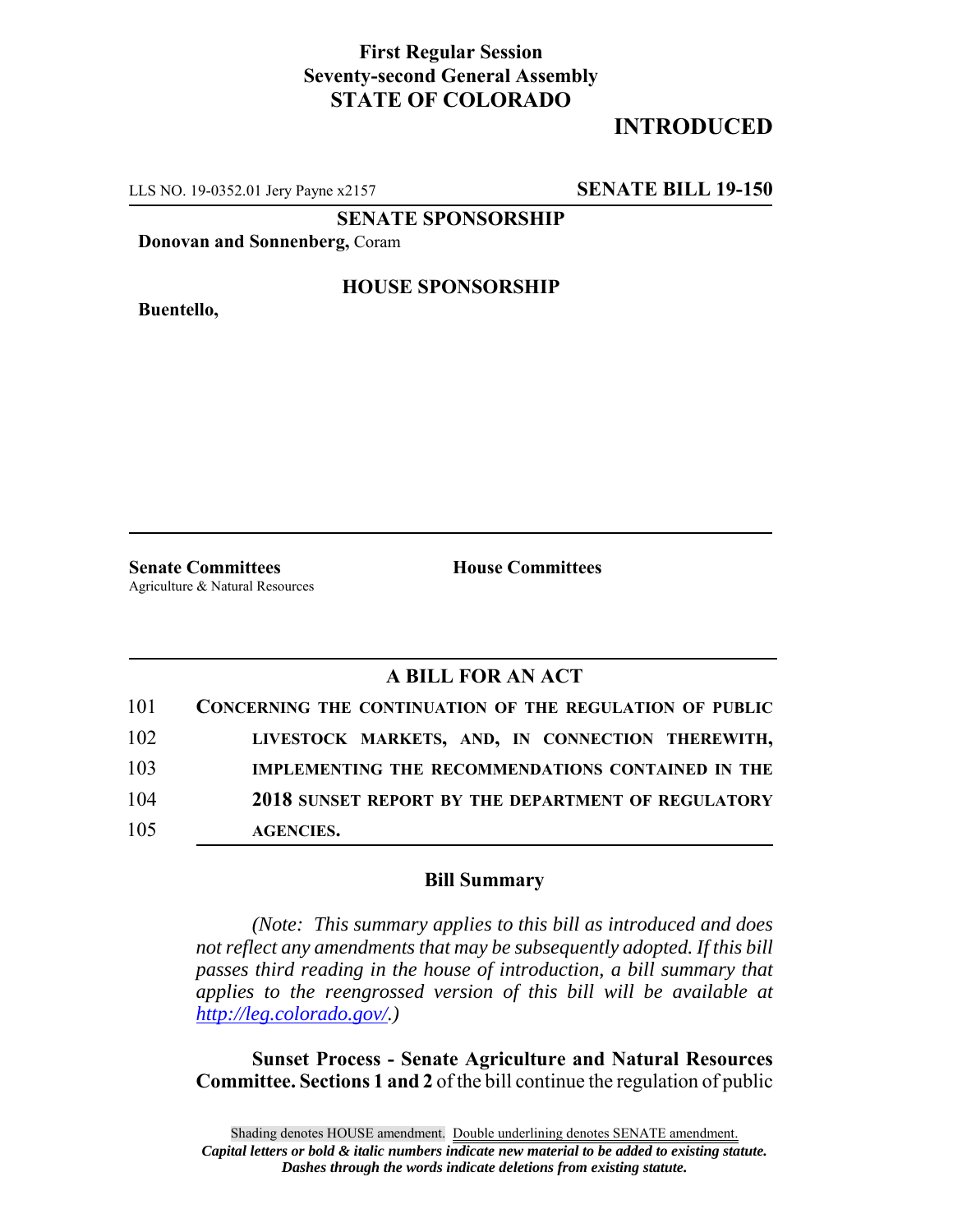livestock markets until 2034.

Current law requires an applicant for a license to operate a public livestock market to prove financial stability, business integrity, and fiduciary responsibility and to provide a statement of assets and liability. **Section 3** repeals these provisions.

Current law requires a licensed livestock market to meet several size and premises standards. **Section 4** replaces this with a requirement that a premises have adequate facilities necessary to operate a public livestock market.

**Sections 5 and 6** repeal provisions that imply that the state board of stock inspection commissioners regulate the sanitation of public livestock markets.

 *Be it enacted by the General Assembly of the State of Colorado:* **SECTION 1.** In Colorado Revised Statutes, 24-34-104, **repeal** (16)(a)(II); and **add** (35) as follows: **24-34-104. General assembly review of regulatory agencies and functions for repeal, continuation, or reestablishment - legislative declaration - repeal.** (16) (a) The following agencies, functions, or both, will repeal on July 1, 2019: (II) The licensing of public livestock markets in accordance with 9 article  $55$  of title  $35, C.R.S.$ ; (35) (a) THE FOLLOWING AGENCIES, FUNCTIONS, OR BOTH, ARE 11 SCHEDULED FOR REPEAL ON SEPTEMBER 1, 2034: (I) THE LICENSING OF PUBLIC LIVESTOCK MARKETS IN 13 ACCORDANCE WITH ARTICLE 55 OF TITLE 35. (b) THIS SUBSECTION (35) IS REPEALED, EFFECTIVE SEPTEMBER 1, 15 2036. **SECTION 2.** In Colorado Revised Statutes, **amend** 35-55-119 as 17 follows: **35-55-119. Termination of functions - repeal of article.** This 19 article ARTICLE 55 is repealed, effective July 1, 2019. Prior to the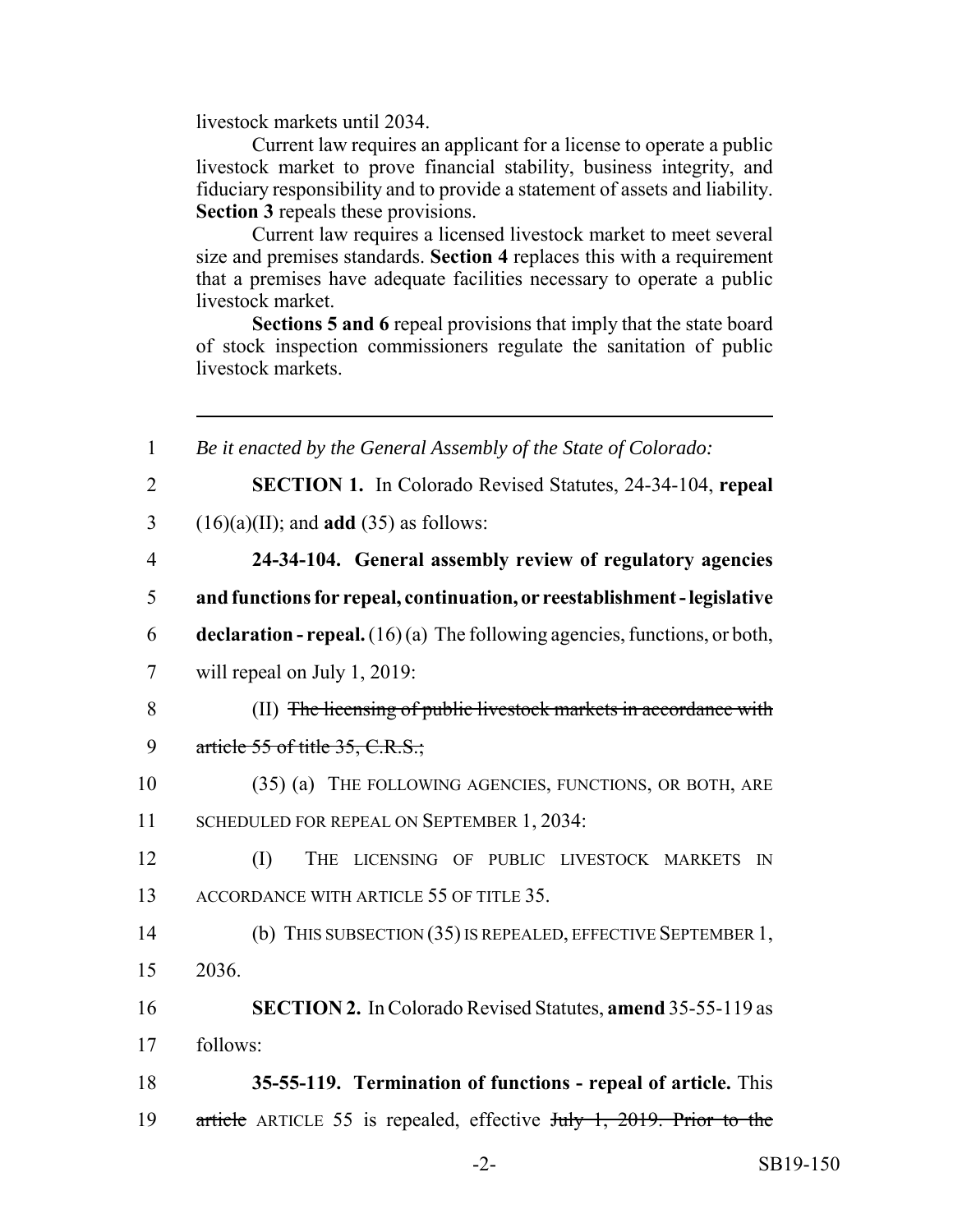1 SEPTEMBER 1, 2034. BEFORE THE repeal, the licensing functions shall be 2 reviewed as provided for in OF PUBLIC LIVESTOCK MARKETS IS 3 SCHEDULED FOR REVIEW IN ACCORDANCE WITH section 24-34-104. C.R.S. 4 **SECTION 3.** In Colorado Revised Statutes, 35-55-102, **amend** 5 (1) introductory portion and (1)(b); and **repeal** (1)(f) as follows:

 **35-55-102. License requirements.** (1) Any person, partnership, or corporation may procure a license to establish and operate, for a term of one year, a public livestock market within the state of Colorado by making written application to the state board of stock inspection 10 commissioners. which THE application shall MUST provide the following: (b) PROOF OF financial responsibility of the applicant in the form

12 of a statement of all assets and liabilities AND AMOUNT REQUIRED BY THE 13 STATE BOARD OF STOCK INSPECTION COMMISSIONERS IN ACCORDANCE 14 WITH SECTION 35-55-104 OR AS SET FORTH IN THE FEDERAL "PACKERS" 15 AND STOCKYARDS ACT, 1921", 7 U.S.C. SEC. 181 ET SEQ., AS AMENDED; 16 (f) Proof of the financial stability, business integrity, and fiduciary 17 responsibility of the applicant.

18 **SECTION 4.** In Colorado Revised Statutes, 35-55-102, **amend** 19  $(3)$  as follows:

20 **35-55-102. License requirements.** (3) Before an application for 21 license is approved TO QUALIFY FOR A LICENSE, the applicant shall MUST 22 prove ownership OF or control by lease of not less than six thousand 23 square feet of holding pens including ample sorting and handling alleys, 24 not less than ten feet wide with at least three gates in each alley that will 25 fasten across the alley; ample pens and sheds for holding and handling 26 sheep and hogs; and at least two adequate-sized pens with connecting 27 alley and usable chute for use by state and federal livestock sanitary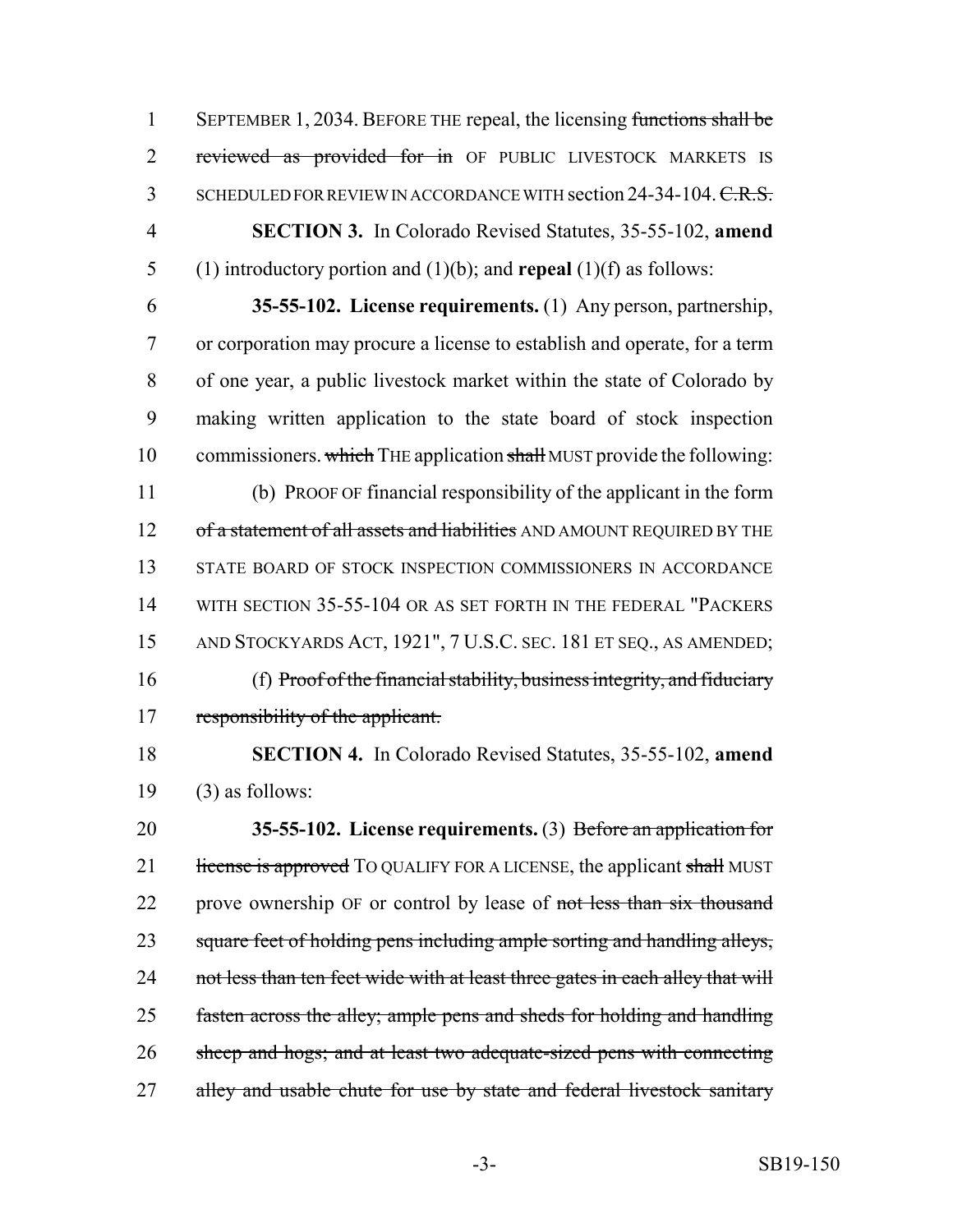1 inspectors A FACILITY THAT IS ADEQUATE AS DETERMINED BY AN AUTHORIZED BRAND INSPECTOR TO HOLD, HANDLE, SORT, AND INSPECT LIVESTOCK.

 **SECTION 5.** In Colorado Revised Statutes, 35-55-107, **amend** 5 (1) introductory portion and  $(1)(d)$  as follows:

 **35-55-107. Discipline of licensees.** (1) Any violation of the provisions of this article ARTICLE 55 or of any rule adopted and published 8 by the state board of stock inspection commissioners shall be IS deemed sufficient cause for the state board of stock inspection commissioners to 10 revoke or suspend the license of the offending operator of such THE 11 public livestock market or to place on probation such THE licensee, and 12 the following shall also be ARE specific grounds for the imposition of any of the disciplinary actions specified in this introductory portion:

14 (d) If the state board of stock inspection commissioners finds that the licensee has failed or refused to practice measures of sanitation and inspection as are required by this article or by rule or regulation of the state board of stock inspection commissioners made pursuant thereto REQUIRED BY LAW concerning premises or vehicles used for the stabling, yarding, housing, holding, or transporting of animals in the operation of 20 his THE LICENSEE's public livestock market;

 **SECTION 6.** In Colorado Revised Statutes, **amend** 35-55-109 as follows:

 **35-55-109. Sanitary conditions.** Every public livestock market 24 shall be maintained in a sanitary condition. and cleaned and disinfected 25 under the supervision of a veterinarian authorized by the state board of stock inspection commissioners when necessary.

**SECTION 7. Safety clause.** The general assembly hereby finds,